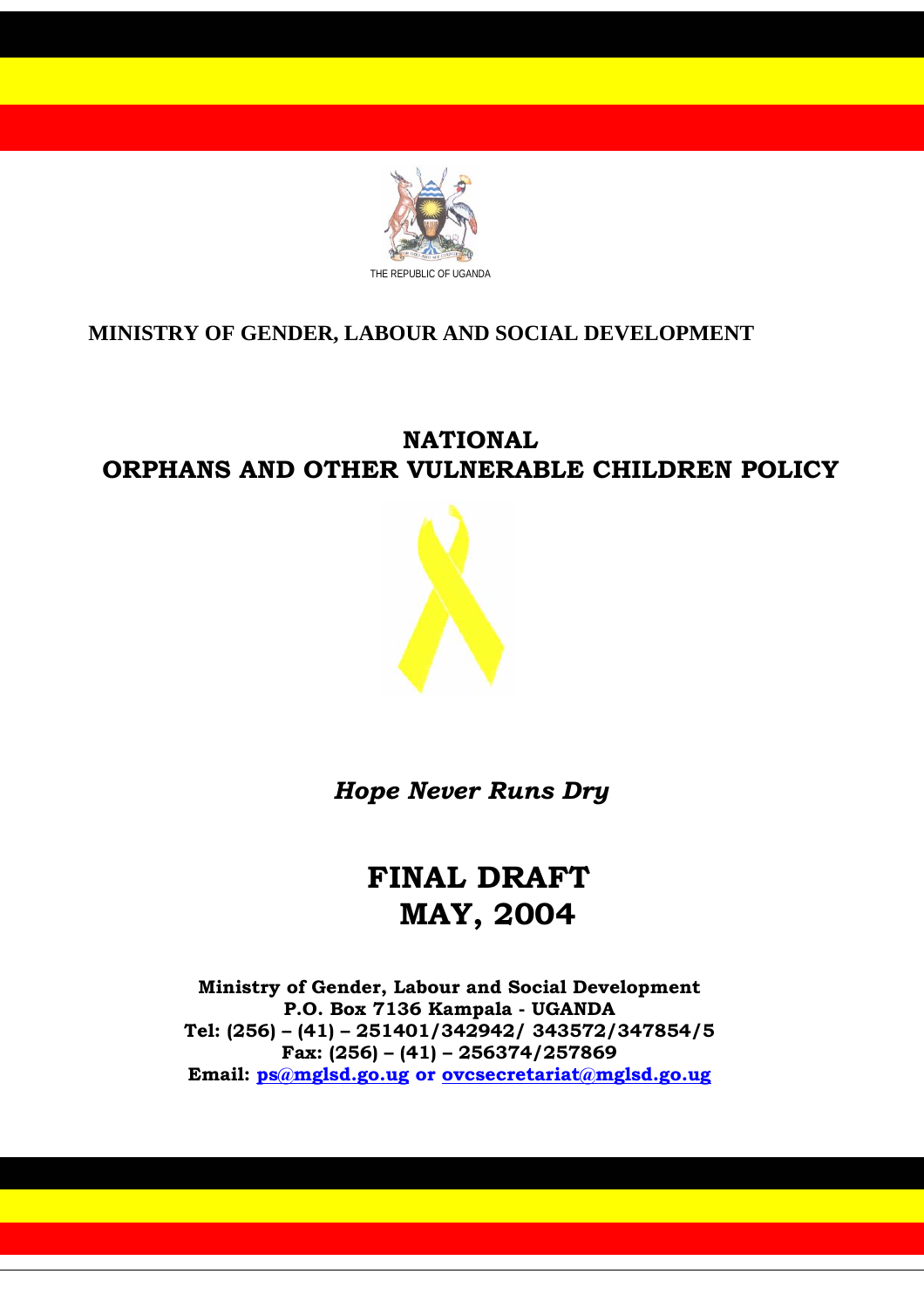# TABLE OF CONTENTS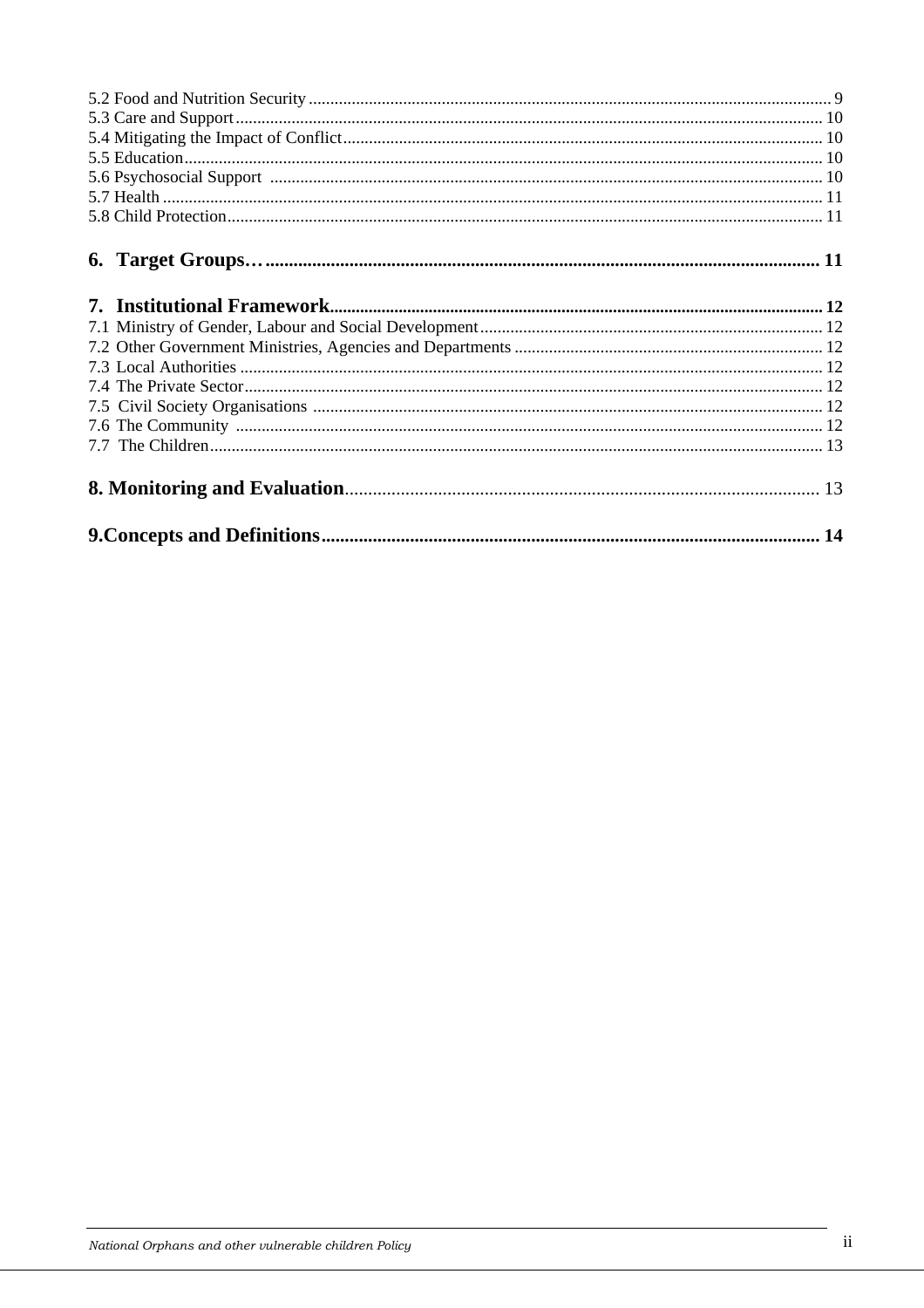Government through the Ministry of Gender, Labour and Social Development is mandated to promote social protection of poor and vulnerable children. Such children include orphans, those who live on the streets, those that toil under exploitative conditions of labour as well as those that suffer sexual abuse and other forms of discrimination. The HIV/AIDS pandemic has greatly contributed to the huge numbers of orphans and other vulnerable children that are now overwhelming the extended family support systems in the country. This situation is exacerbated by conflict in some parts of the country and other preventable diseases such as malaria and tuberculosis. The National Orphans and Other Vulnerable Children Policy (NOP) will contribute to the improvement of the quality of life of such children and their families. This Policy will inform programmes, legal and administrative actions that affect the safety, well-being and development of orphans, vulnerable children and their care-givers.

The process of developing this Policy has been consultative and participatory involving a cross-section of duty-bearers and rights-holders. I would like to extend my appreciation to all, government ministries, agencies and departments, local authorities, the private sector, civil society organisations, the community, and the children for their contribution to this process. I am grateful to USAID, UNICEF and other development partners for their moral, technical and financial support.

This Policy is an essential part of the Social Development Sector Strategic Investment Plan (SDIP), which is an integral part of the Poverty Eradication Action Plan (PEAP). The implementation of this policy will involve other government ministries, local authorities, civil society organisations, the private sector, orphans and other vulnerable children themselves, communities as well as the families they live in.

I call upon all stakeholders, duty-bearers and rights-holders to constantly use this Policy as a guide for improving the well-being of orphans and other vulnerable children in Uganda.

**Hon. Bakoko Bakoru Zoë Minister for Gender, Labour and Social Development**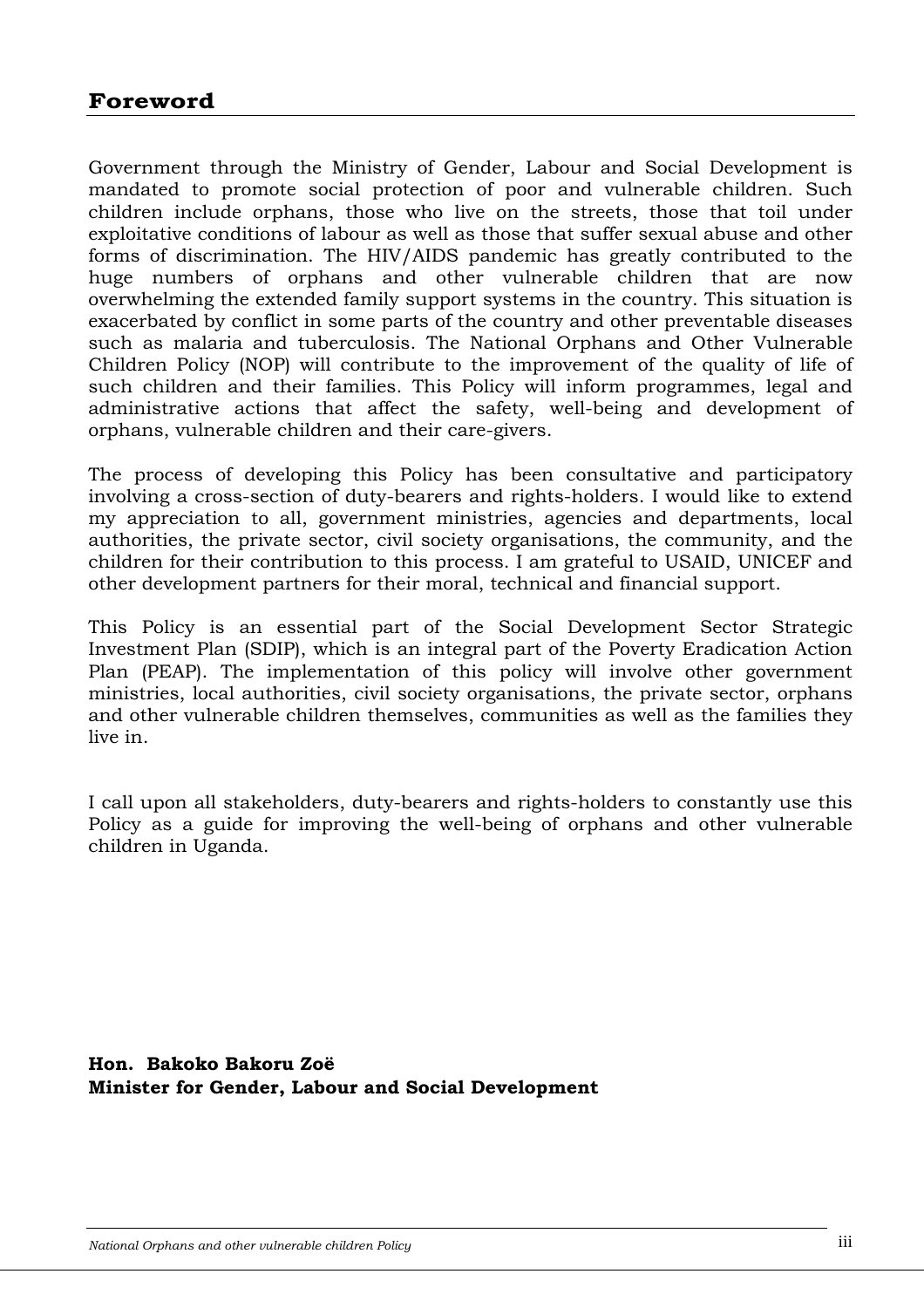# **Abbreviations and Acronyms**

| <b>AIDS</b><br><b>CEDAW</b> | : Acquired Immune Deficiency Syndrome<br>: Convention on the Elimination of all forms of Discrimination<br>Against Women |
|-----------------------------|--------------------------------------------------------------------------------------------------------------------------|
| <b>CRC</b>                  | : Convention on the Rights of the Child                                                                                  |
| CSO                         | : Civil Society Organisation                                                                                             |
| <b>FBO</b>                  | : Faith-based Organisation                                                                                               |
| GoU                         | : Government of Uganda                                                                                                   |
| <b>HIV</b>                  | : Human Immunodeficiency Virus                                                                                           |
| <b>HRBA</b>                 | : Human Rights-Based Approach to Programming                                                                             |
| <b>IECD</b>                 | : Integrated Early Childhood Development                                                                                 |
| <b>IGP</b>                  | : Income Generation Project                                                                                              |
| MGLSD                       | : Ministry of Gender, Labour and Social Development                                                                      |
| <b>MOES</b>                 | : Ministry of Education and Sports                                                                                       |
| <b>MOH</b>                  | : Ministry of Health                                                                                                     |
| <b>NCC</b>                  | : National Council for Children                                                                                          |
| <b>NOSC</b>                 | : National Orphans and other vulnerable children Steering<br>Committee                                                   |
| <b>NOP</b>                  | : National Orphans and other vulnerable children Policy                                                                  |
| <b>NGO</b>                  | : Non-Governmental Organisation                                                                                          |
| <b>NSPPI</b>                | : National Strategic Program Plan of Interventions                                                                       |
| <b>PEAP</b>                 | : Poverty Eradication Action Plan                                                                                        |
| <b>PMA</b>                  | : Programme for Modernisation of Agriculture                                                                             |
| <b>PMTCT</b>                | : Prevention of Mother-To-Child Transmission                                                                             |
| <b>SDIP</b>                 | : Social Development Sector Strategic Investment Plan                                                                    |
| <b>SWAP</b>                 | : Sector-Wide Approach                                                                                                   |
| <b>TRC</b>                  | : Technical Resource Sub-Committee                                                                                       |
| <b>UBOS</b>                 | : Uganda Bureau of Statistics                                                                                            |
| <b>UDHS</b>                 | : Uganda Demographic and Health Survey                                                                                   |
| <b>UNGASS</b>               | : United Nations General Assembly Special Session on HIV/AIDS                                                            |
| <b>UNICEF</b>               | : United Nations Children Fund                                                                                           |
| <b>UNMHPC</b>               | : Uganda National Minimum Health Care Package                                                                            |
| <b>UNPAC</b>                | : Uganda National Plan of Action for Children                                                                            |
| <b>UPE</b>                  | : Universal Primary Education                                                                                            |
| <b>USAID</b>                | : United States Agency for International Development                                                                     |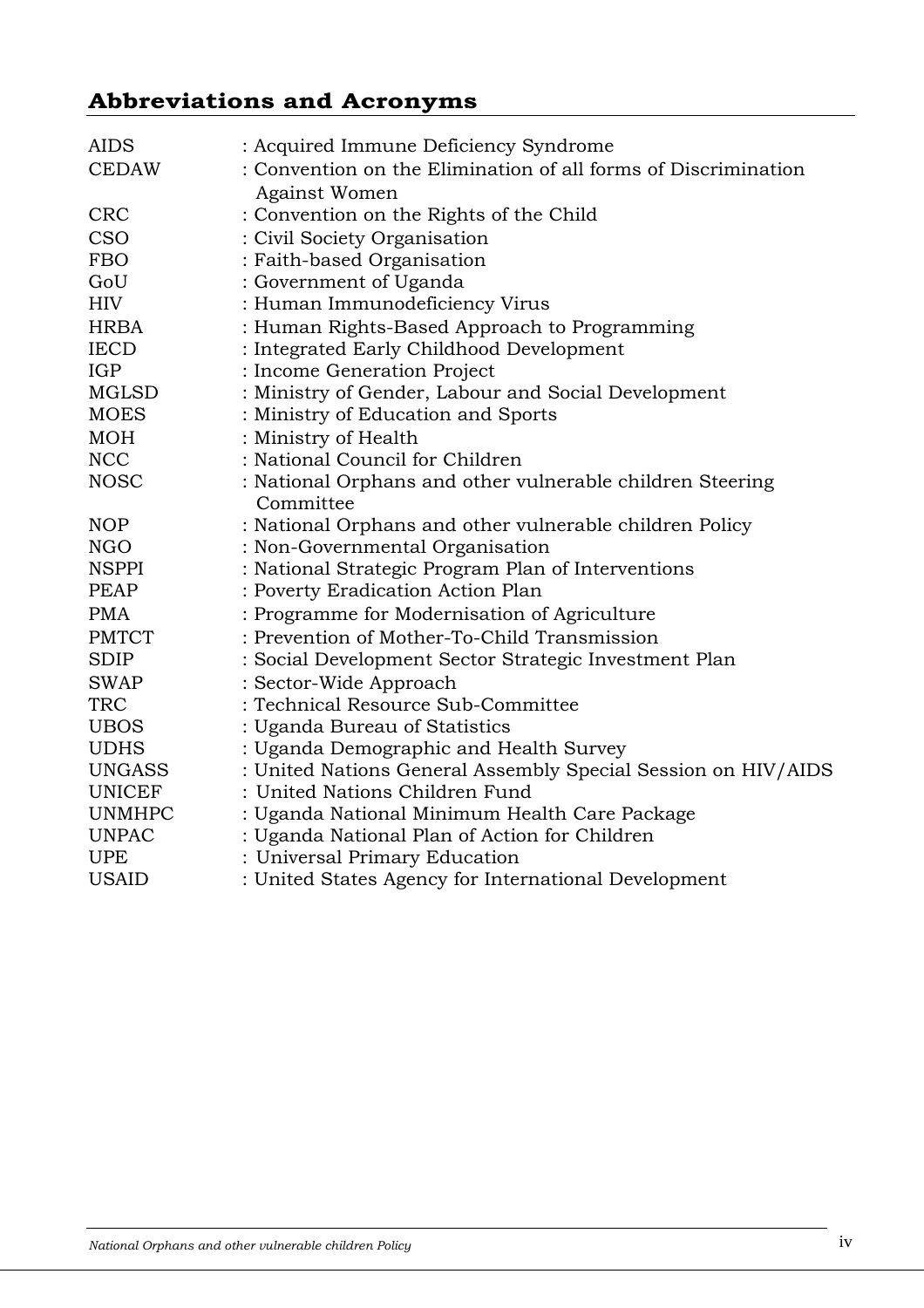# **Introduction**

# **1.1 Background**

The population of Uganda is estimated at 25 million persons and is projected to double by the year 2025 because of the high population growth rate of 3.4 percent per annum. The population is young with more than half below 18 years of age and only about 2 percent being above 65 years of age. A fifth of the population is below five years, while a quarter is of primary school age (6-12 years).

# **1.1.1 Poverty**

Poverty prevents the enjoyment of basic human rights, security and wellbeing. The rapidly increasing population of Uganda coupled with the low resource base has put significant pressure on the delivery of basic social services, particularly to children. Poverty remains high and its prevalence varies by population group, region, rural/urban divide. In Uganda, 38 percent of the population live in absolute poverty with children constituting  $62$  percent of the poor<sup>1</sup>. The number of children who live below the poverty line is likely to rise due to the high fertility rate, HIV/AIDS, other preventable diseases and insecurity. Other causes of poverty include limited access and control of productive assets especially by women, limited utilization of improved production technologies, large families, alcoholism, unemployment, underemployment, lack of markets, inadequate opportunities for education, and lack of information.

# **1.1.2 Health**

Despite efforts of the health sector in service delivery, the demand for health services is growing while access to health services at the community level remains limited. The cost of ill health, which includes treatment costs, productivity loss and interrupted school attendance is crippling, particularly to children and the poor. Women and children bear a disproportionate amount of the burden of ill health. Infant and under-five mortality rates are currently at 88 and 152 out of every 1,000 born alive respectively, while the maternal mortality rate is 504 per 100,000 to mothers<sup>2</sup>. Stunting as a consequence of malnutrition in children less than five years is 39 percent, which indicates that access to food is one of the top concerns for children and the poor.

# **1.1.3 Education**

Education as a means of fighting poverty and reducing vulnerability is one of the top priorities for children. The Government has given due attention to

#### *National Orphans and other vulnerable children Policy* 1

<sup>1&</sup>lt;sup>1</sup> <sup>1</sup> Child Poverty Report

 $2$  Uganda Demographic and Health Survey(2000/2001)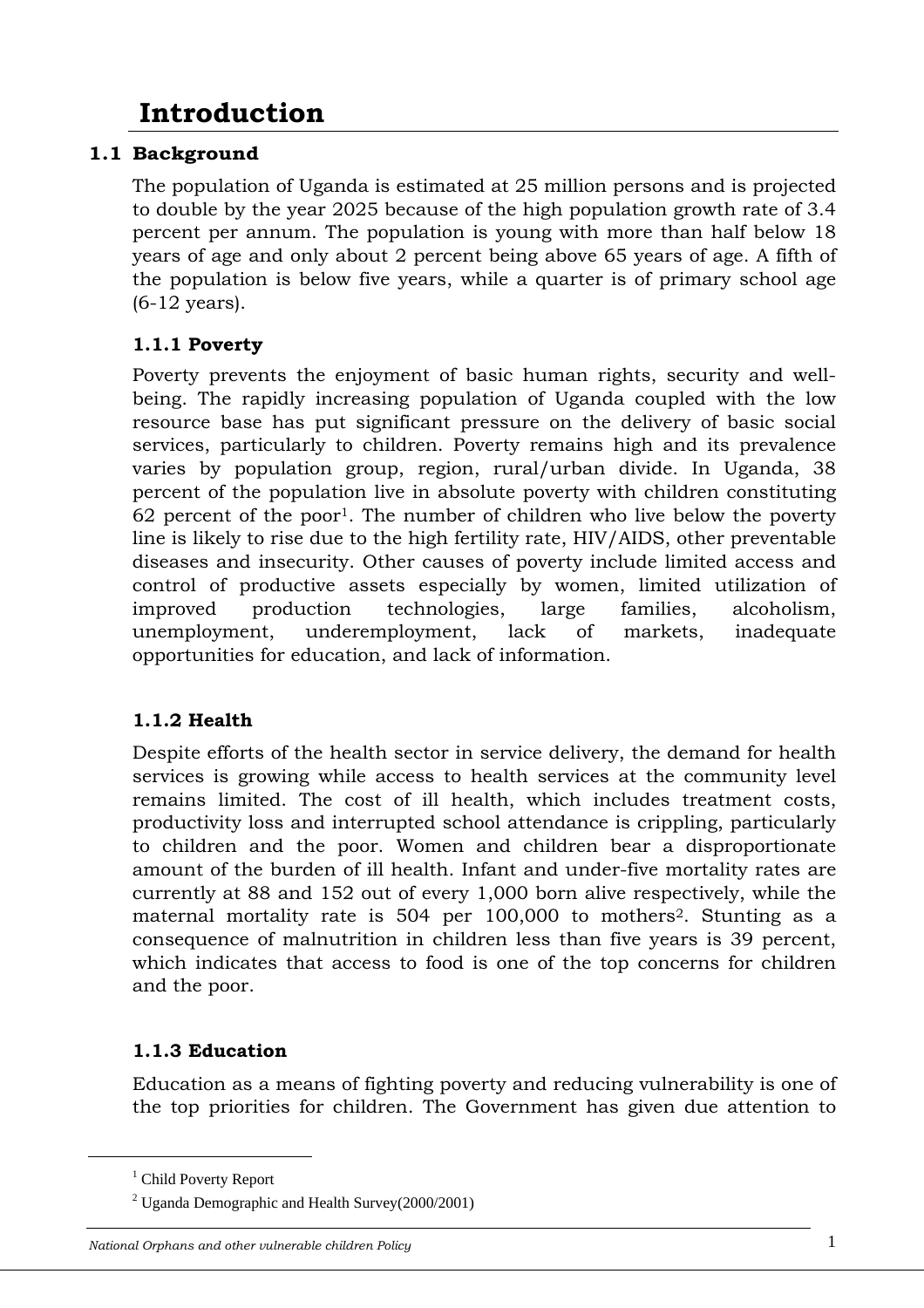basic education, resulting in substantial increase in primary school enrolment, particularly for the poorest quintile and the girl-child.

Unfortunately, there has been a decline in primary school retention in the past few years due to high drop out rates. Furthermore regional, rural and urban disparities still exist in school enrolment with a higher proportion of children enrolled in urban areas and the relatively more prosperous central region. The main barriers to access and full participation of children in education include, costs of scholastic and basic requirements, cost of postprimary schooling, disability, ill health, early marriages, teenage pregnancy, sexual harassment, heavy burden of household chores, distance to school, insecurity and poor nutrition or no meals both in schools and at home. In spite of the Universal Primary Education (UPE) Programme 3 percent of primary school age children were not in school3. In addition, many more children who were in school were not consistently attending classes. Consequently, the transition rate from primary to post-primary and tertiary levels has been low and very few children are now likely to complete primary and continue to higher levels of education.

# **1.1.4 Conflict**

Insecurity in some parts of the country has disrupted the provision of basic social services and family lives leading to proliferation of internally displaced persons. This has led to a breakdown of cultural, traditional and moral values and support structures as well as a dramatic increase in the number of women and child-headed households. In addition, violence meted out against individuals and communities has left them with psychosocial problems that predispose them to behavioural change that increase the likelihood of acquiring HIV/AIDS. This is particularity pronounced in women and girl children.

# **1.1.5 HIV/AIDS**

Since the pandemic started, the country has lost about one million people and this has contributed significantly to an estimated 2.3 million orphans. Approximately 14 percent of children in Uganda less than 18 years of age are orphans, among those, 20 percent of children  $6 - 17$  years are orphans<sup>4</sup>. Even if the fresh HIV infections ceased today, the population already infected constitutes a massive potential for swelling the number orphans in the country.

#### **1.2 The Situation of Orphans and other vulnerable children**

Ugandan communities have traditionally absorbed orphans within the extended family system. One in four households in Uganda fosters at least one orphan by providing for health, shelter, nutrition, education and other

#### *National Orphans and other vulnerable children Policy* 2

 <sup>3</sup>  $3 \text{ Uganda Demographic and Health Survey} (2000/2001)$ 

<sup>4</sup> Situational Analysis of Orphans (2000)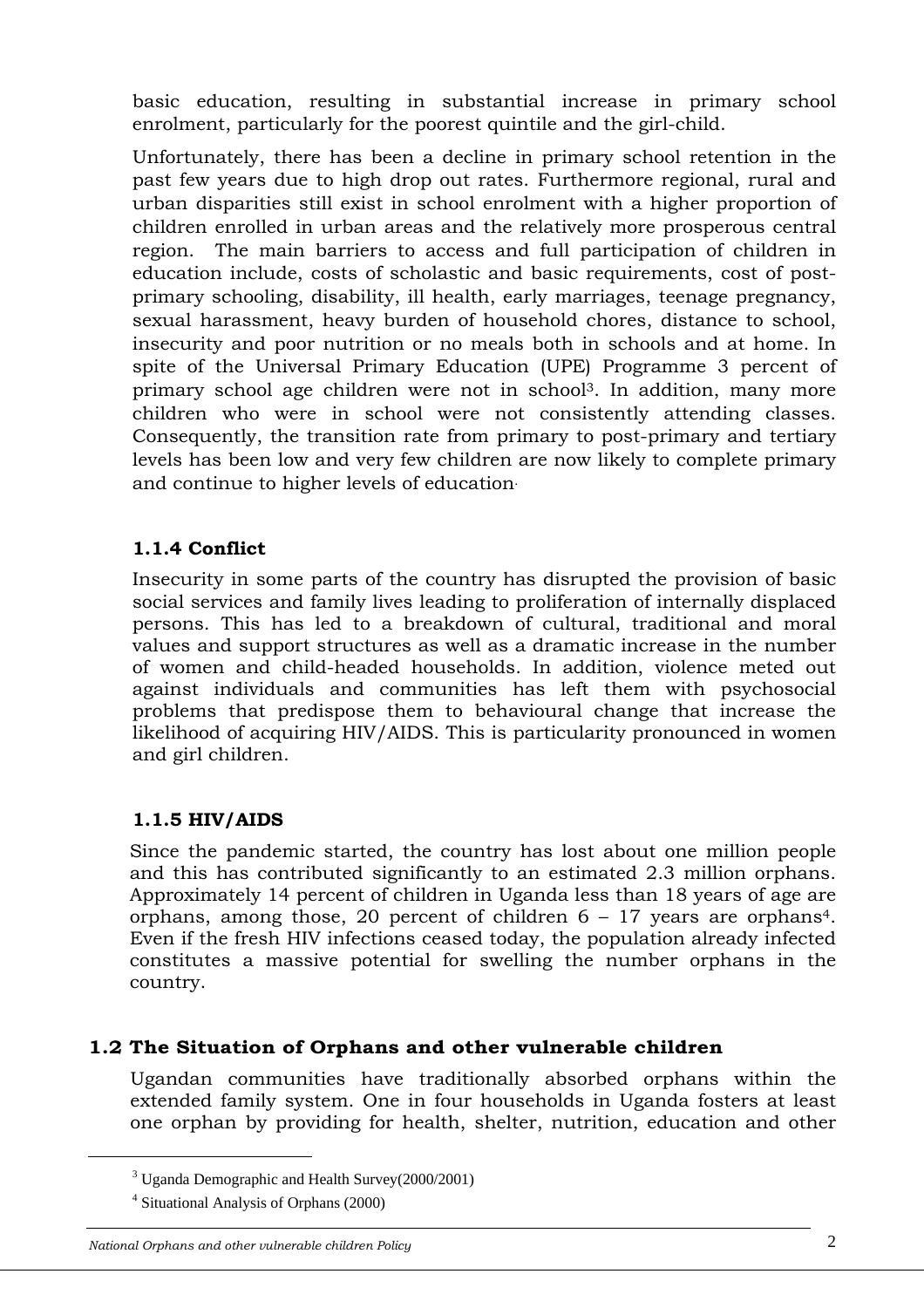needs. However, many of these care-givers are overburdened and often lack the socio-economic capacity to provide adequate care and support for these children. Community organisations, religious bodies and other civil society members have stepped in by providing information, vocational skills training, basic education, medical care, and counselling and micro-credit services. These groups too, often lack the human and financial resources to adequately respond to the problem.

Many children who are orphaned are forced to live on the streets or under exploitative conditions of labour, sexual abuse, prostitution and other forms of abuse. Many live in child-headed households where they have to fend for themselves and support their younger siblings. Some of these children are infected with HIV either through mother-to-child transmission or through defilement.

# **1.3 Existing Laws, Policies and Institutional Framework**

Uganda has shown its commitment to the welfare of children through adoption and implementation of both national and international policy and legal instruments that concern children. Two key legal instruments in this regard are the Constitution of the Republic of Uganda (1995) and the Children's Act (2003) 5.

#### **1.3.1 National Legal Framework**

The Constitution of the Republic of Uganda (1995) is the overriding national legal framework for ensuring that the rights of children and the general population are protected. The Constitution provides special protection to children in general and vulnerable children in particular6. It makes specific mention of the rights of children to know and to be cared for by their parents or guardians, access medical treatment, and be protected from all forms of exploitation and abuse.

The Children's Act (2003) operationalise constitutional issues concerning children in Uganda. Other relevant legislations include the National Council for Children Statute (1996), the National Youth Council Act (2003), the Penal Code Act (Cap.160), the Local Governments Act (1997), and the Succession Act (1964).

# **1.3.2 International Legal Framework**

At the international level Uganda has ratified the following conventions;

- United Nations Convention on the Rights of the Child (1990),
- The Organisation of African Unity Charter on the Rights and Welfare of the Child (1990);
- The Convention on the Elimination of All Forms of Discrimination Against Women (1979); and

 $\frac{1}{5}$  $5$  Chapter 4Article 3(i) and 34, Uganda Constitution

<sup>6</sup> Situational Analysis of Orphans (2000)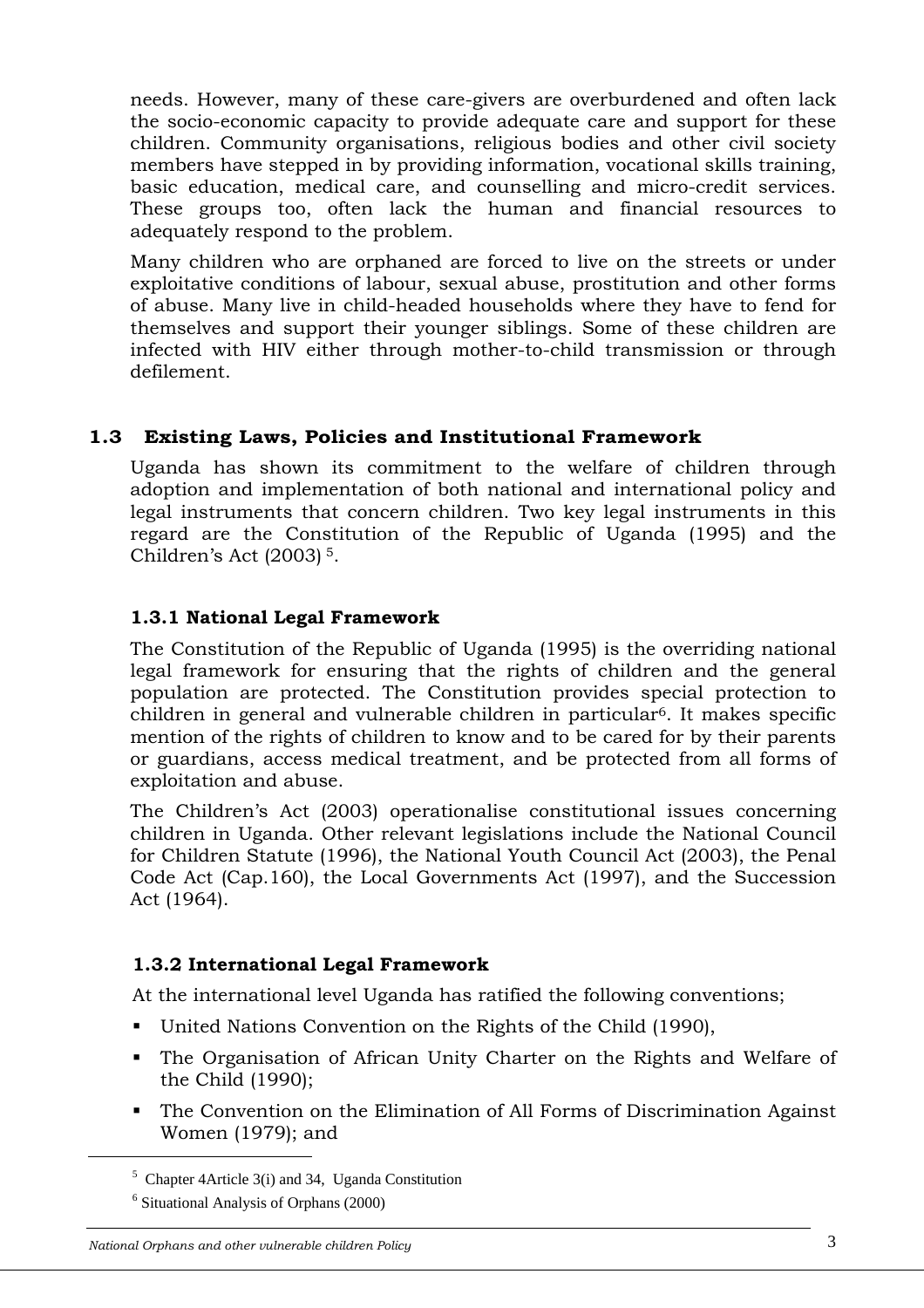The ILO Convention No.138 on the Minimum Age for Admission to Employment (1973) and the ILO Convention No.182 on the Prohibition of the Worst Forms of Child Labour (1999).

Uganda is party to other international instruments regarding orphans and other vulnerable children. These include the Declaration of Commitment on HIV/AIDS, UNGASS on HIV/AIDS (2001), a World Fit for Children Declaration (2001), the Millennium Development Goals (2000).

### **1.3.3 National Development Framework**

The overarching national development framework in the long-term is the Uganda Vision 2025 and the Poverty Eradication Action Plan (PEAP). This policy will therefore help promote:

- Harmonious co-existence that promotes social inclusion and integration among the people of Uganda
- Effective governance through a democratic process
- A healthy, well-educated society with a high quality of life
- Equal opportunities, empowerment and economic prosperity for all.

Furthermore, there are a number of complementary policies and programmes that impact on the welfare of children. These include the*,* Uganda National Programme of Action for Children (UNPAC), the National Health Policy, the Universal Primary Education Programme, the National Population Policy, the National Youth Policy, the National Gender Policy, the Basic Education Policy for Disadvantaged Groups, the Anti-Retroviral Treatment Policy for Uganda, the Policy for Reduction of the Mother-to-Child HIV Transmission and the Programme for Modernization of Agriculture (PMA). Other relevant policies and plans currently being developed include the National Employment Policy, the National Child Labour Policy, the Policy on the Elderly and the Policy on the Disability, and the National Plan on Child Sexual Abuse and Exploitation.

#### **1.3.4 National Implementation Framework**

The Ministry of Gender, Labour and Social Development (MGLSD) is the lead agency mandated to ensure that the rights of all children including orphans and other vulnerable children are promoted and upheld. The Social Development Sector Strategic Investment Plan (SDIP) provide the framework that has been developed for addressing inequality, vulnerability and exclusion of orphans and other vulnerable children, among others. The SDIP aims at creating an enabling environment for the poor and the vulnerable groups or persons to develop their capacities and take advantage of opportunities to improve their livelihoods for a gender-responsive sustainable development.The Ministry is supported in this responsibility by the National Council for Children (NCC), other government ministries, agencies, development partners and civil society organisations. The existing implementation framework requires that interventions will be consistent with government policies and plans.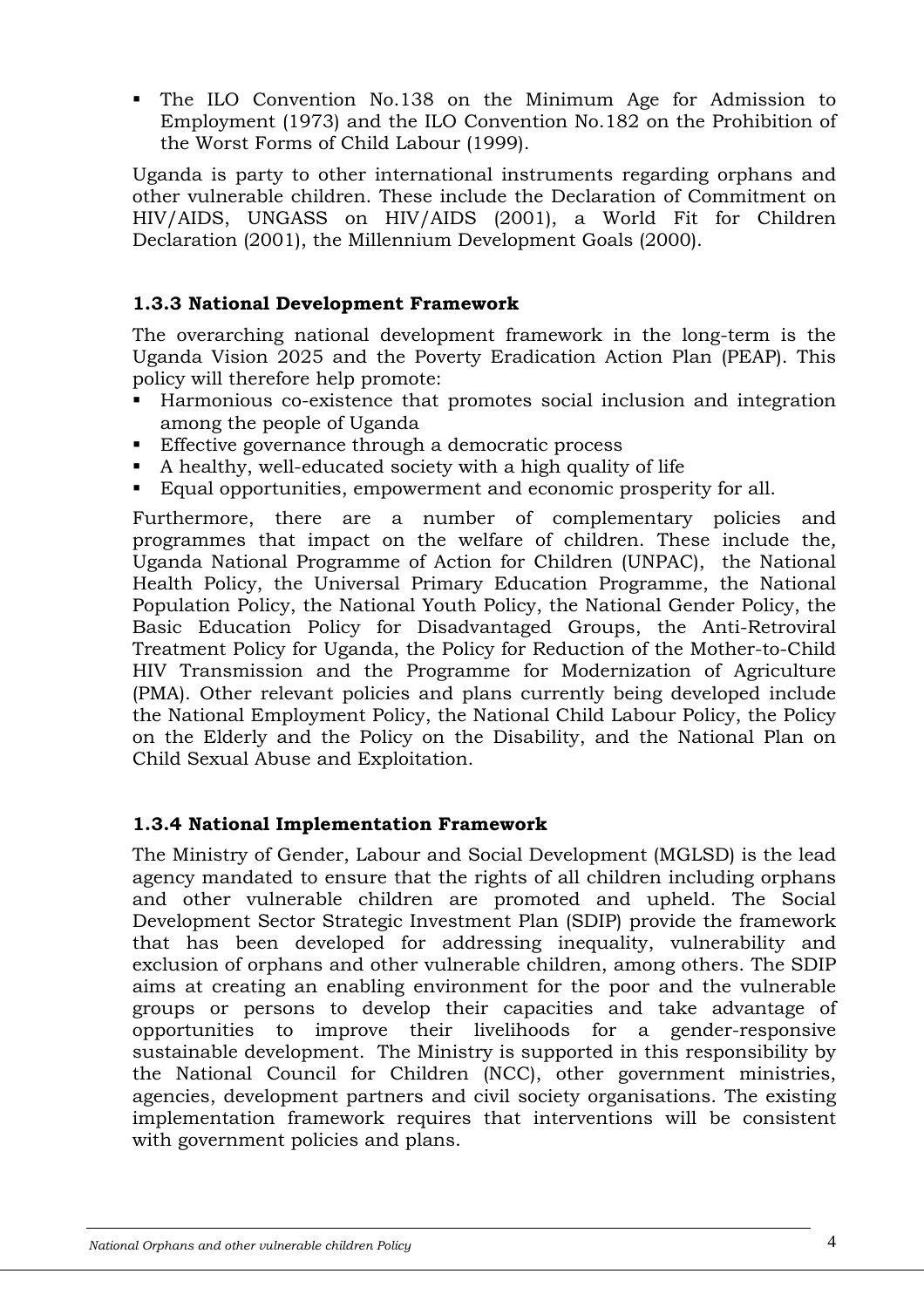# **2. Guiding Principles**

The Policy is an essential part of the SDIP, which is an integral part of the PEAP. Orphans and other vulnerable children require special attention in form of access to basic social services. The policy provides the framework for responding to the concerns and needs of orphans and other vulnerable children.

The Guiding Principles underlying the Policy are:

#### **2.1 Building on the Human Rights-Based Approach to Programming**

The policy is based on a Human Rights Approach to Programming (HRAP) by seeking to realize the rights of orphans and other vulnerable children, who are often disadvantaged.

#### **2.2 Making the Family and Community the First Line of Response**

The family is the basic unit for the growth and development of children. A strong family unit with a caring adult is a pre-requisite for the reintegration of orphans and other vulnerable children. Care giving outside the family by the community, which is the second line of defence, will foster an atmosphere of a family-like nature to ensure that the family does not disintegrate further in the face of HIV/AIDS, conflicts and other causes of vulnerability. However, Government officials and other actors with child protection responsibilities will recognise that immediate threats to children's safety and well-being may also come from their families and communities

#### **2.3 Focusing on the Most Vulnerable Children and Communities**

The focus will be on the most vulnerable children who are with out families and may not be orphans, with the intention of re-integrating them back into the family. Secondly, attention will be on the most needy households of adults and children that may or may not contain an orphan, with the intention of mitigating the impact of vulnerability in Uganda's current context of HIV/AIDS, poverty, gender, etc.

#### **2.4 Reducing Vulnerability**

A special focus will be on the alleviation of poverty of vulnerable children and households, maintaining children in school over the long term, providing for their health, particularly HIV/AIDS prevention, care and support activities. Priority will also be given to providing preventive health care and psychosocial support to orphans, other vulnerable children and their care-givers.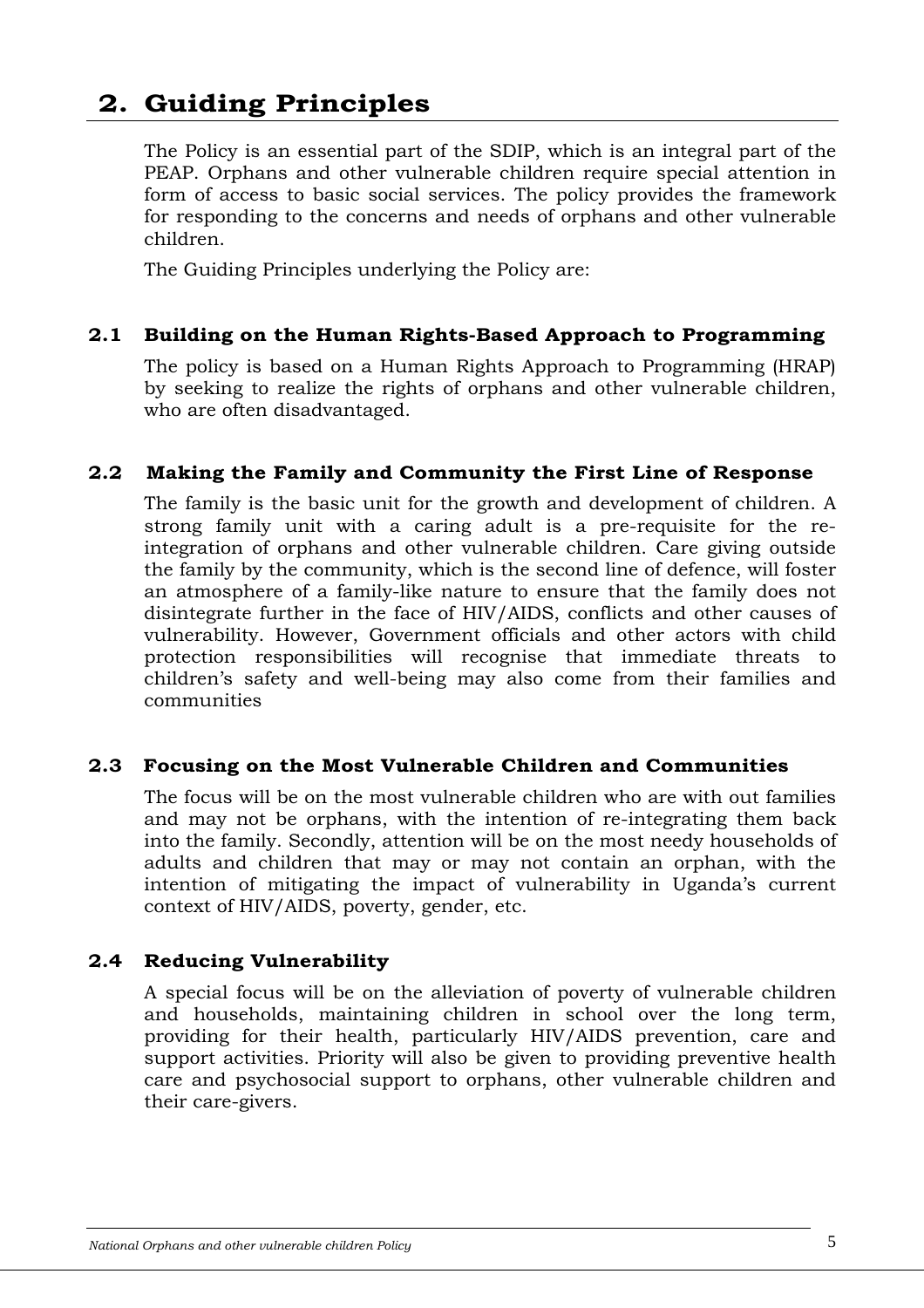#### **2.5 Facilitating Community Participation and Empowerment**

This will involve sustained promotion of community initiatives and taking into account the capabilities of the community with a view to strengthening them.

### **2.6 Promoting Gender Equity**

This will entail taking into account and examining the relationship between men and women, boys and girls. These relationships will be examined during planning, programming, monitoring and evaluation, with special focus on the most vulnerable children and communities to ensure that neither gender is being marginalised nor disadvantaged.

### **2.7 Treating Recipients with Respect**

Families and communities will be encouraged to treat orphans and other vulnerable children with respect. They are not to be treated as helpless victims but as actors in their own right. They will be entitled to express their own views and be actively involved in matters that concern them.

### **2.8 Reducing Discrimination and Stigmatisation**

Stigmatisation and discrimination, which act as a barrier to the vulnerable child and the family to accessing support will be minimised.

# **2.9 Ensuring the Social Inclusion of Marginalised Groups**

Orphans and other vulnerable children will be involved in the development process, particularly in affairs that affect them.

#### **2.10 Ensuring the Participation of Vulnerable Children and Families**

This will involve making orphans, other vulnerable children and their families part of the solution by seeking their opinions at every step during the planning, programming, monitoring and evaluation of interventions.

# **2.11 Strengthening Partnerships**

This will involve strengthening partnerships and networks between existing households and communities with government, private sector, development partners and CSOs, for sustainable service delivery at all levels.

# **2.12 Delivering Integrated and Holistic Services**

All interventions designed for orphans and other vulnerable children by all actors at all levels will include the relevant components of the basic services to orphans and other vulnerable children.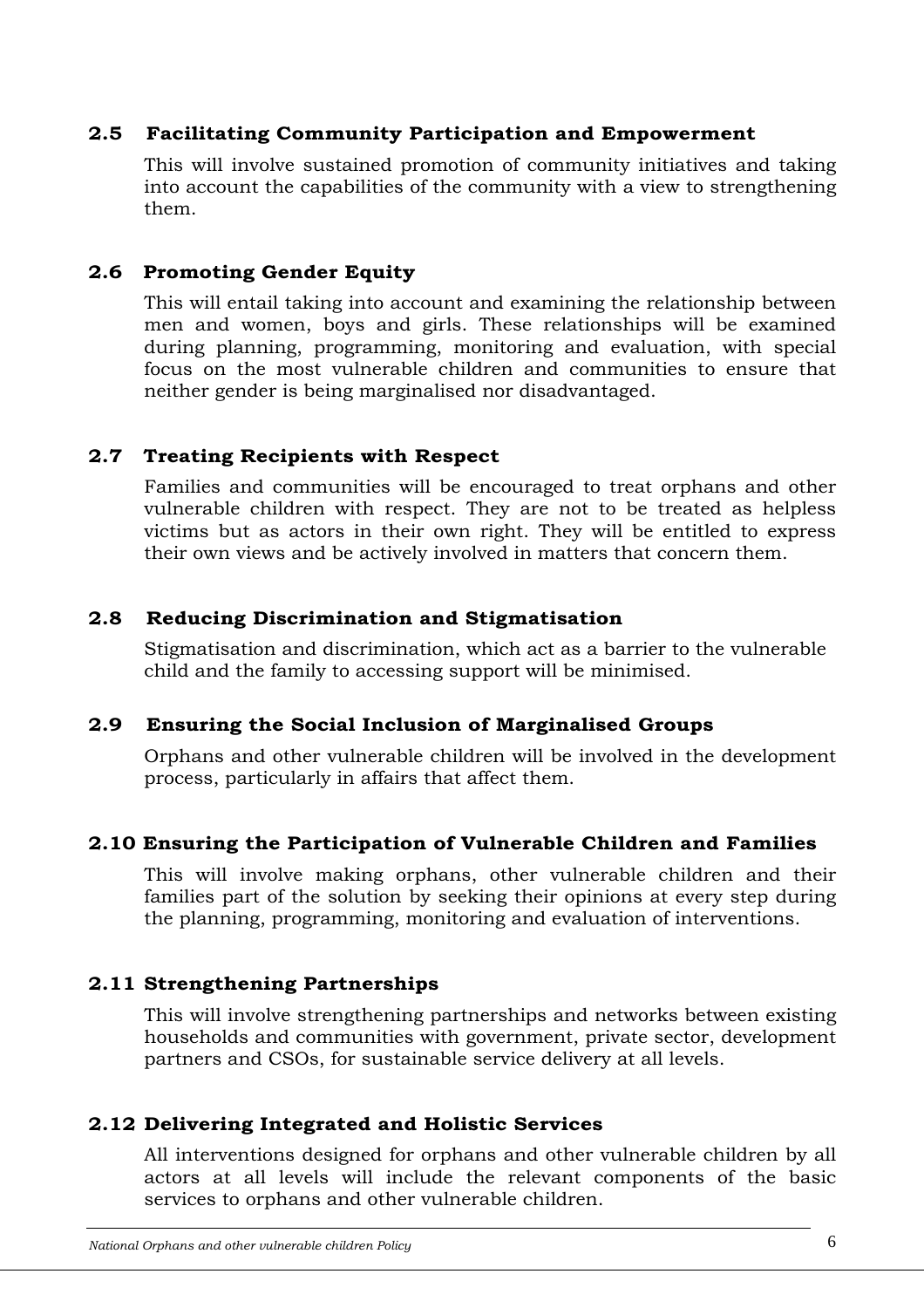#### **2.13 Supporting Services Delivery through Decentralization**

The decentralised structures at the district and lower levels will be strengthened to ensure quality and sustainable delivery of services to orphans and other vulnerable children.

#### **2.14 Designing Age-Sensitive Programmes**

Interventions designed will take into account the different ages of the target groups being served.

# **3. Vision, Mission and Values**

#### **3.1 Vision**

The vision of the policy is a society where all orphans and other vulnerable children live to their full potential and their rights and aspirations are fulfilled.

#### **3.2 Mission**

The mission of the policy is to provide a framework for the enjoyment of rights and fulfilment of responsibilities of the orphans and other vulnerable children.

# **3.3 Values**

The core values of the policy are love, care and compassion.

# **4. Goal, Objectives and Strategies**

#### **4.1 Goal**

The goal of the Policy is full development and realisation of rights of orphans and other vulnerable children.

#### **4.2 Objectives**

The policy objectives are:

- To ensure that the legal, policy, and institutional framework for child protection is developed and strengthened at all levels;
- To ensure that orphans, vulnerable children and their families access basic essential services package;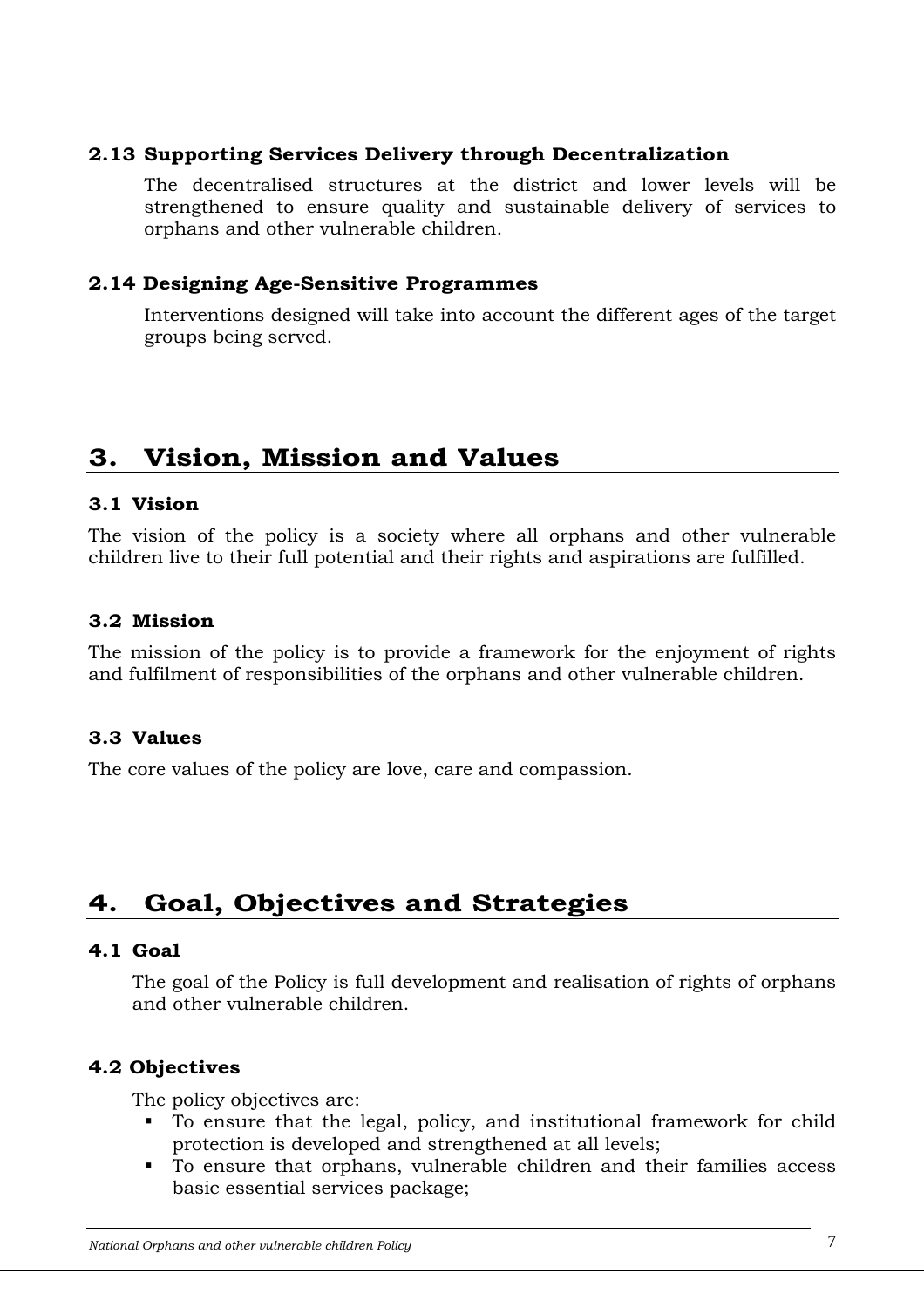- To ensure that resources for interventions that benefit orphans and other vulnerable children are mobilised and efficiently utilized; and
- To ensure that the capacity of duty-bearers for orphans and other vulnerable children to provide essential services is enhanced.

#### **4.3 Strategies**

The strategies are:

### **4.3.1 Direct Interventions**

- Provide support to vulnerable children and families such that their capacity to sustain themselves is strengthened; and
- Provide residential care for orphans and other vulnerable children as a last resort

### **4.3.2 Mobilisation, Advocacy and Promotion**

- Mobilise resources to ensure that the policy is implemented;
- Advocate effectively at all levels to ensure that concerns of orphans and other vulnerable children are appreciated;
- Use the media to promote mitigation and care efforts ; and
- Advocate for the strengthening of positive cultural values that foster for the care and protection of orphans and other vulnerable children.

#### **4.3.3 Collaboration and Linkages**

- Implement interventions through local authorities, CSOs, the private sector, networks and other actors to enhance capacity and increase outreach ; and
- Lobby other sectors to address the situation of orphans and other vulnerable children.

# **4.3.4 Leadership**

Use a leadership platforms at all levels to galvanise national attention to the issues of orphans and other vulnerable children.

#### **4.3.5 Gender**

 Promote awareness of the impact of vulnerability on male and female children who are care givers.

#### **4.3.6 Monitoring and Evaluation**

■ Ensure that the Policy is integrated into the M&E systems of other sectors; and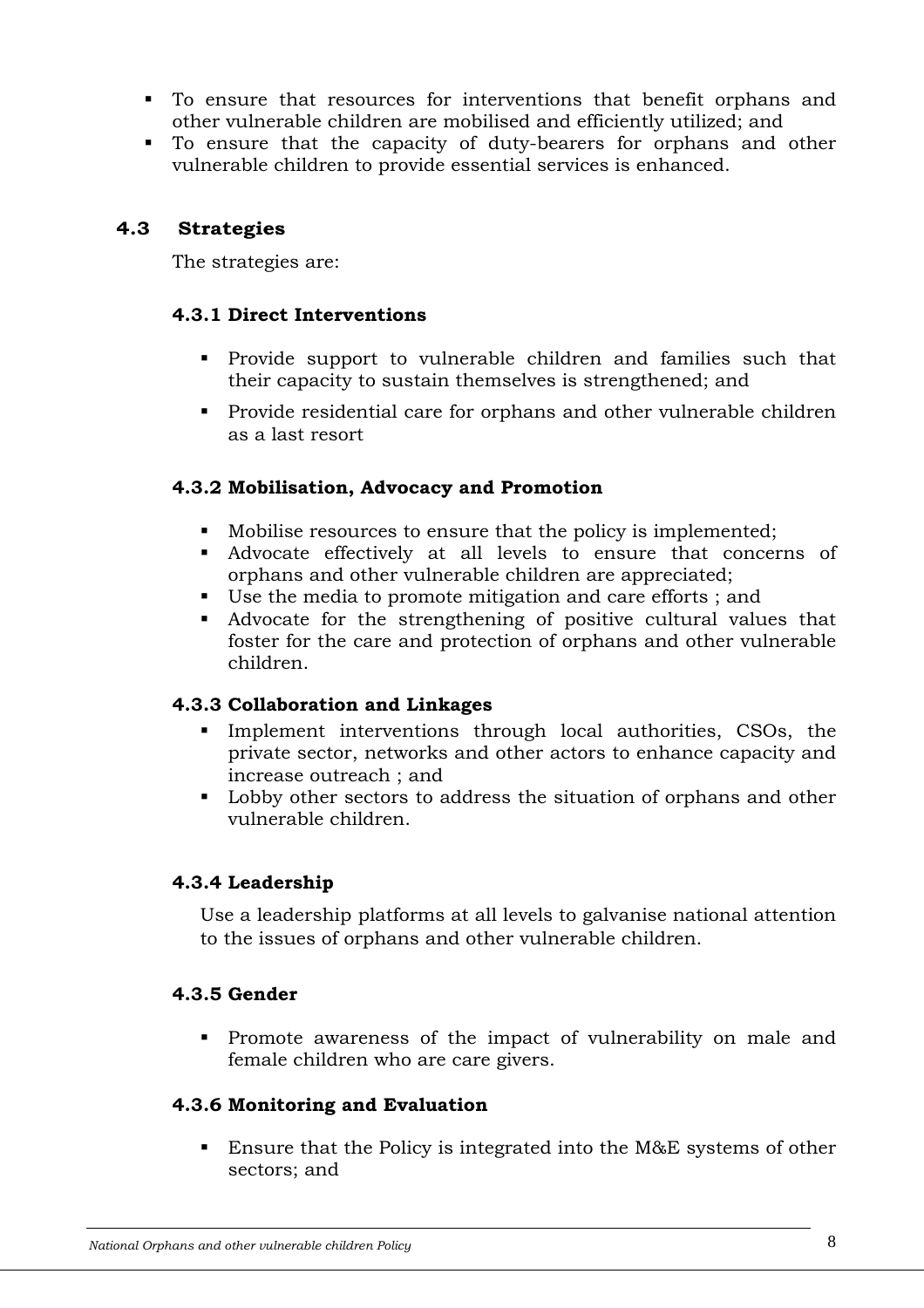Document and disseminate best practices and experiences learnt for scaling up interventions at all levels;

# **5. Policy Priorities**

Government will focus on services that are cost-effective and have the greatest impact on reducing vulnerability and improving the welfare of orphans and other vulnerable children to promote equity. Interventions that build capacity and improve quality and effectiveness will be supported and implemented in an integrated manner. The priority areas of focus are care and support, child protection, education, health, food security and nutrition, psychosocial support, socio-economic security, conflict resolution and peace-building. These interventions constitute the Essential Services Package for orphans and other vulnerable children.

#### **5. 1 Socio-economic Security**

Families living with orphans and other vulnerable children often lack resources to cater for their needs. This undermines the fulfilment of their rights. Therefore interventions that enhance coping mechanisms of the affected households and communities will be promoted.

The interventions will include:

- Promoting micro-finance initiatives that benefit households caring for orphans and other vulnerable children;
- **Improving households' productivity;**
- Promoting apprenticeships, vocational and life long skills training;
- Encouraging labour-intensive initiatives ; and
- Establishing effective community-based mechanisms for monitoring the socio-economic welfare of orphans and other vulnerable children.

#### **5. 2 Food and Nutrition Security**

A large household size coupled with poor infrastructure, uneven food distribution, poor food storage, inadequate nutritional knowledge, sociocultural barriers, civil strife, disease and poverty are contributing to food insecurity. Consequently, there is high prevalence of malnutrition especially among children under five years of age and lactating mothers.

Interventions will include:

- Providing adequate nutritious food to households caring for orphans and other vulnerable children in emergency situations;
- Improving productivity and storage of food in households caring for orphans and other vulnerable children;
- Strengthening nutrition education targeting such households ; and
- Establishing community-based early warning food security systems and mechanisms.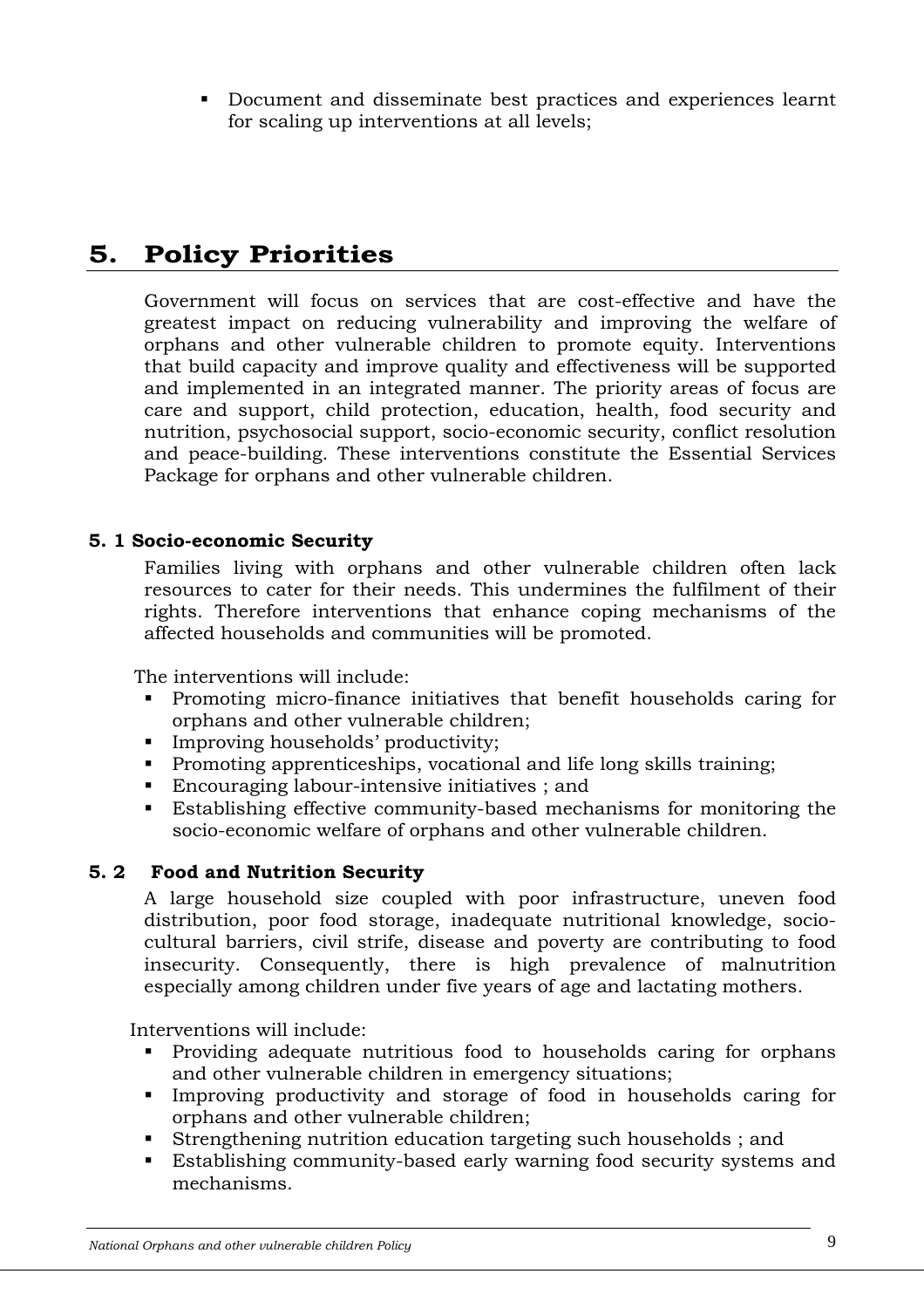#### **5. 3 Care and Support**

Care and support will include provision of basic physical, cognitive and psychosocial needs of orphans, other vulnerable children and their caregivers on a sustainable basis.

Interventions will include:

- Empowering families and communities to provide quality care and support for orphans and other vulnerable children ; and
- Providing for basic needs.

#### **5. 4 Mitigating the Impact of Conflict**

Armed conflict and other forms of violence have negatively impacted on the lives of many children. Areas recently affected by armed conflict tend to have the worst human development indices, with wide disparities in economic, educational and health status compared to the rest of the country.

Interventions will include:

- Strengthening community resilience to mitigate the negative impact of conflict;
- Providing psychosocial support to orphans, other vulnerable children, their families and communities;
- Mobilizing community mechanisms to protect vulnerable children from abuse and neglect;
- Strengthening partnerships between government and other actors ; and
- Improving delivery of health care services.

#### **5. 5 Education**

Education is an important requirement for the development of a child. Schools provide children with opportunities for emotional support, interaction with other children and the development of social capital. Education can also reduce vulnerability to poverty, HIV/AIDS and other diseases through increasing knowledge, awareness, skills and opportunities. Despite the availability of opportunities for education through the Universal Primary Education Programme, many orphans and other vulnerable children are not going to school and those that are, do not attending classes regularly.

Interventions will include:

- Promoting access to education and retention of orphans and other vulnerable children in school ; and
- Improving the functional adult literacy and numeracy of care-givers.

#### **5. 6 Psychosocial Support**

Psychosocial issues are cross-cutting and are a critical component of all aspects of prevention, care and support and will therefore be addressed in all sectors.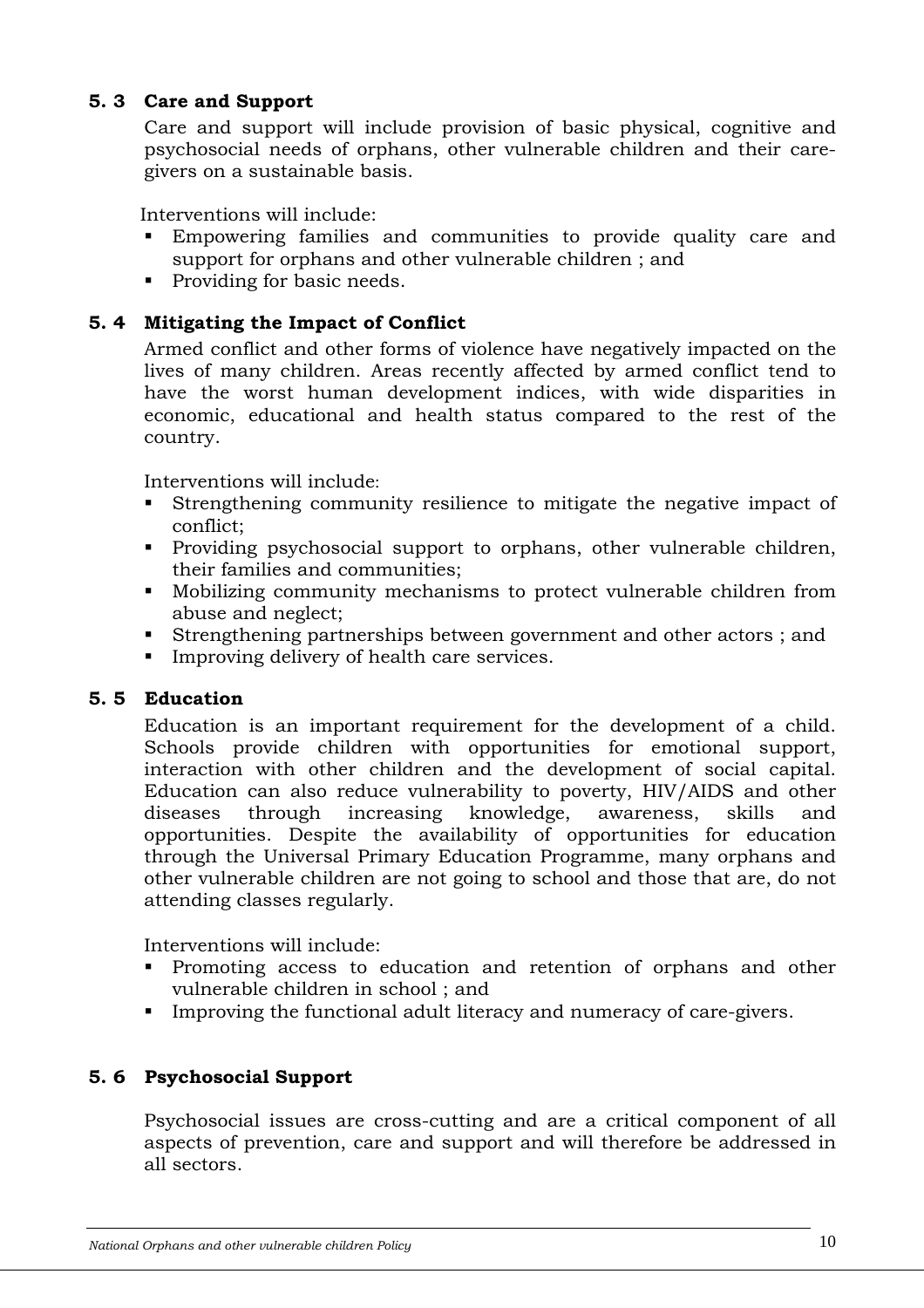The primary actors in children's psychosocial support are their families and communities. Since psychosocial effects are both psychological and social, the interventions will address the relationship between the individual and the social environment.

Interventions will include:

- Providing emotional support to children;
- Strengthening capacity of communities to provide counselling; and
- Encouraging the establishment of community-based child friendly recreational facilities.

#### **5. 7 Health**

This Policy will improve accessibility to the Uganda National Minimum Health Care Package (UNMHCP).

#### **5. 8 Child Protection**

Child protection entails initiatives that prevent violation of the rights of children in relation to serious risks and hazards.

Interventions will include:

- Designing and developing appropriate instruments and interventions to protect children with different needs;
- Promoting improved child-friendly legal protection systems, procedures and facilities;
- Strengthening family and community mechanisms that prevent the bereaved from inheriting property; and
- Sensitising communities about the rights and responsibilities of children.

# **6. Target Groups**

The categories of children to be targeted include:

- **•** Orphans and orphans households
- Children affected by armed conflict.
- Children abused or neglected.
- Children in conflict with the law .
- Children affected by HIV/AIDS or other diseases.
- Children in need of alternative family care.
- Children affected by disability.
- Children in 'hard-to-reach' area
- Children living under the worst forms of labour
- Children living on the streets.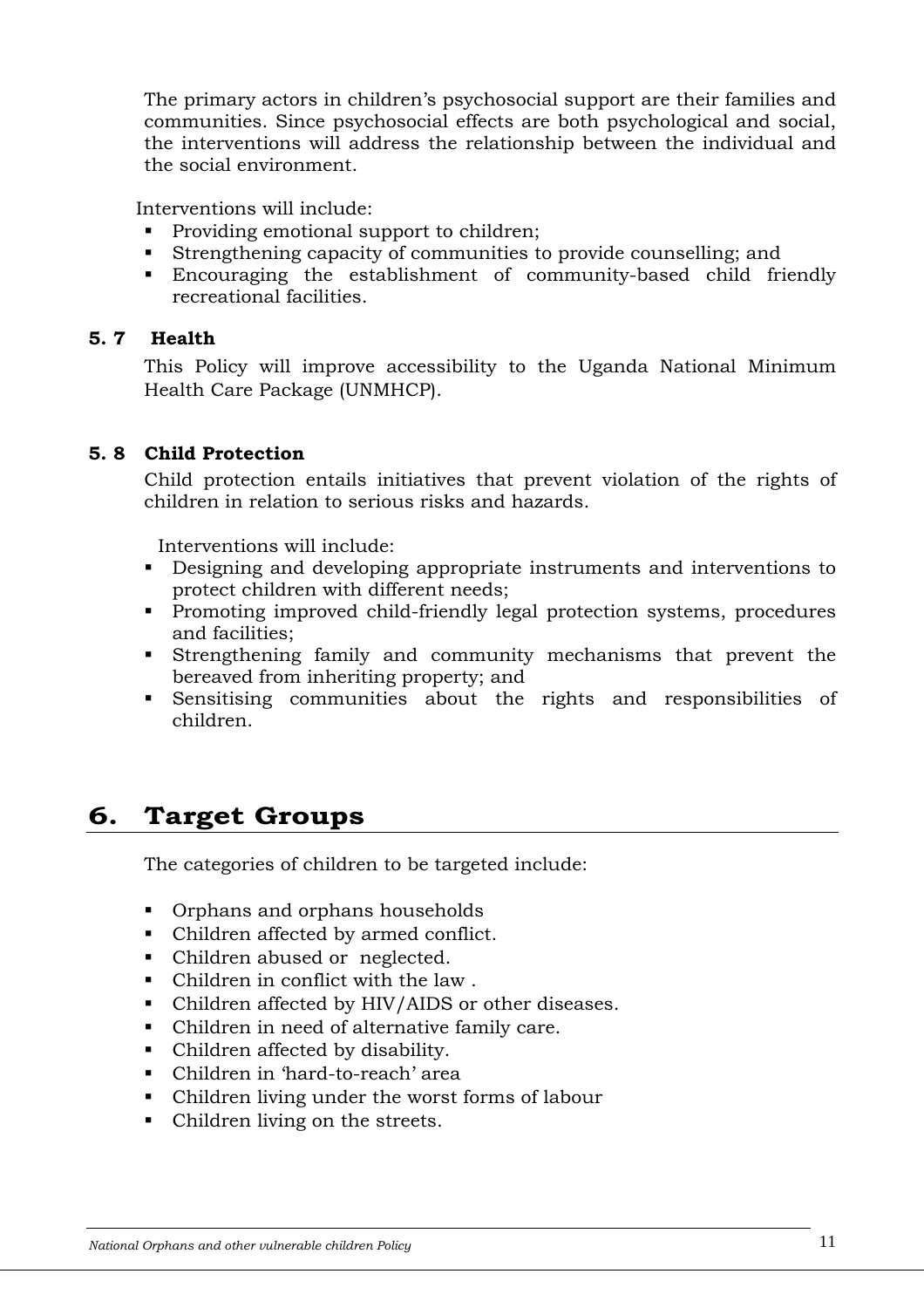# **7. Institutional Framework**

Implementation of the Policy will be multi-sectoral.

#### **7.1 Ministry of Gender, Labour and Social Development**

The MGLSD will provide leadership in coordinating the implementation of this policy.

#### **7.2 Other Government Ministries, Agencies and Departments**

Other government ministries, agencies and departments will be responsible for ensuring implementation of the Policy in their respective sectors.

#### **7.3 Local Authorities**

The role of the local authorities in implementation of this Policy will be to co-ordinate, supervise, monitor, mobilise resources and disseminate it at district and lower levels.

#### **7.4 The Private Sector**

The responsibility of the private sector will be to:

- Design and implement initiatives for improved protection and care;
- Contribute resources;
- Design and implement work place policies that protect orphans and other vulnerable children from exploitation and abuse ; and
- Collaborate with government and other actors to implement this policy.

#### **7.5 Civil Society Organisations**

Civil society organisations will be responsible for building partnerships and network with government, other agencies and communities in the implementation of this policy.

#### **7.6 The Community**

The community will have responsibility to:

- Provide the love, guidance and attention children need to develop in a healthy way to become active members of the community;
- Strengthen social support mechanisms to protect and promote the welfare of orphans and other vulnerable children;
- Link service providers with orphans and other vulnerable children
- Facilitate succession planning;
- Mobilize resources to improve the care and support of orphans and other vulnerable children ; and
- Encourage community discussions to identify cultural and religious norms and practices that negatively affect orphans and other vulnerable children.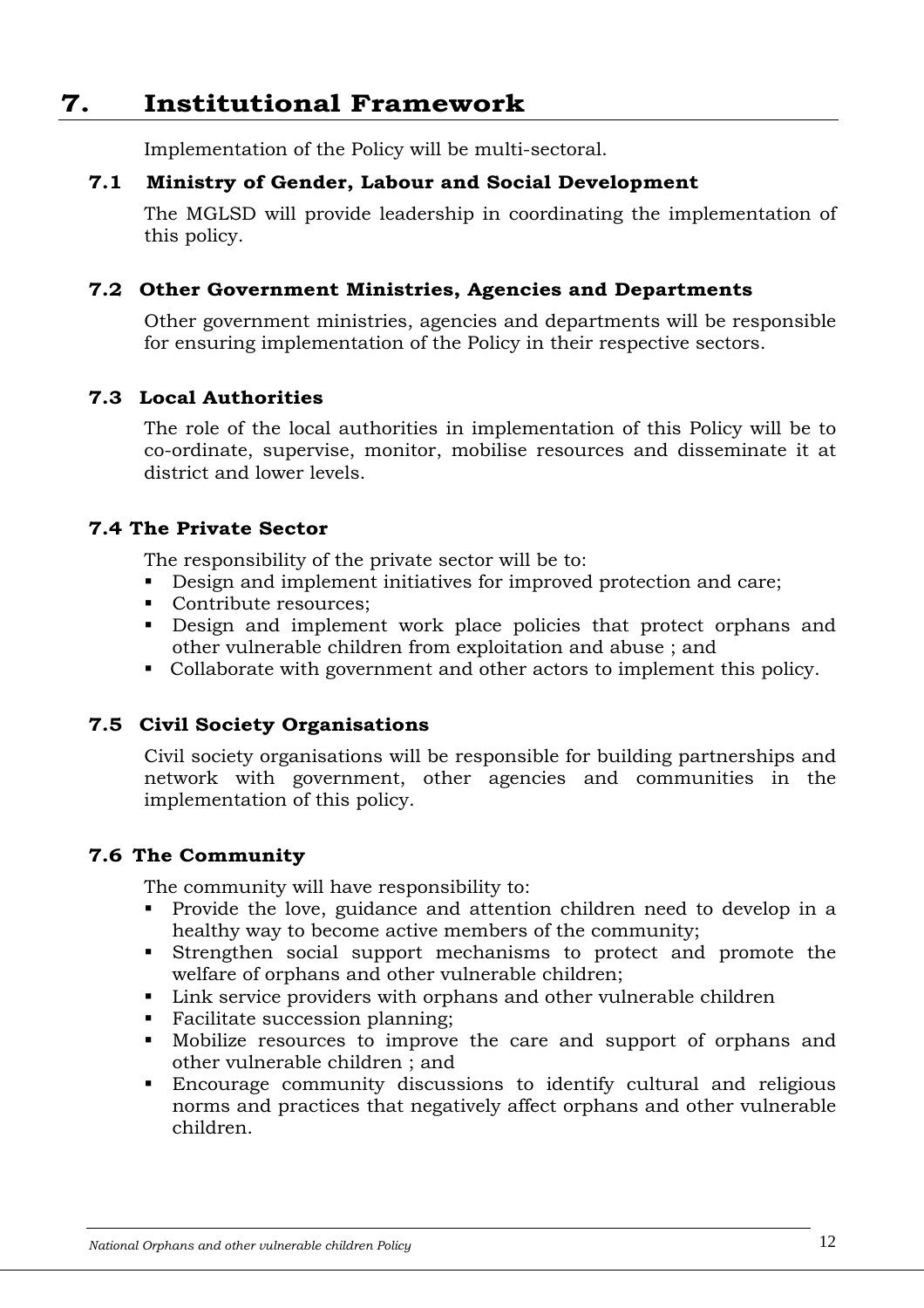### **7.7 The Children**

The orphans and other vulnerable children will:

- **Participate in identifying factors that cause their vulnerability;**
- Participate in identifying and planning initiatives that improve their welfare ; and
- **Participate in monitoring the implementation of this policy.**

# **8. Monitoring and Evaluation**

 Monitoring and evaluation functions shall be undertaken at all levels to enhance accountability and effectiveness. This will require developing and establishing monitoring and evaluation mechanisms, which include the following:

- Developing monitoring indicators into activities in every sector beginning with the planning stage;
- Establishing internal evaluation structures to look at the effectiveness and impact of this Policy;
- **Preparing and disseminating the reports ; and**
- Reviewing the Policy.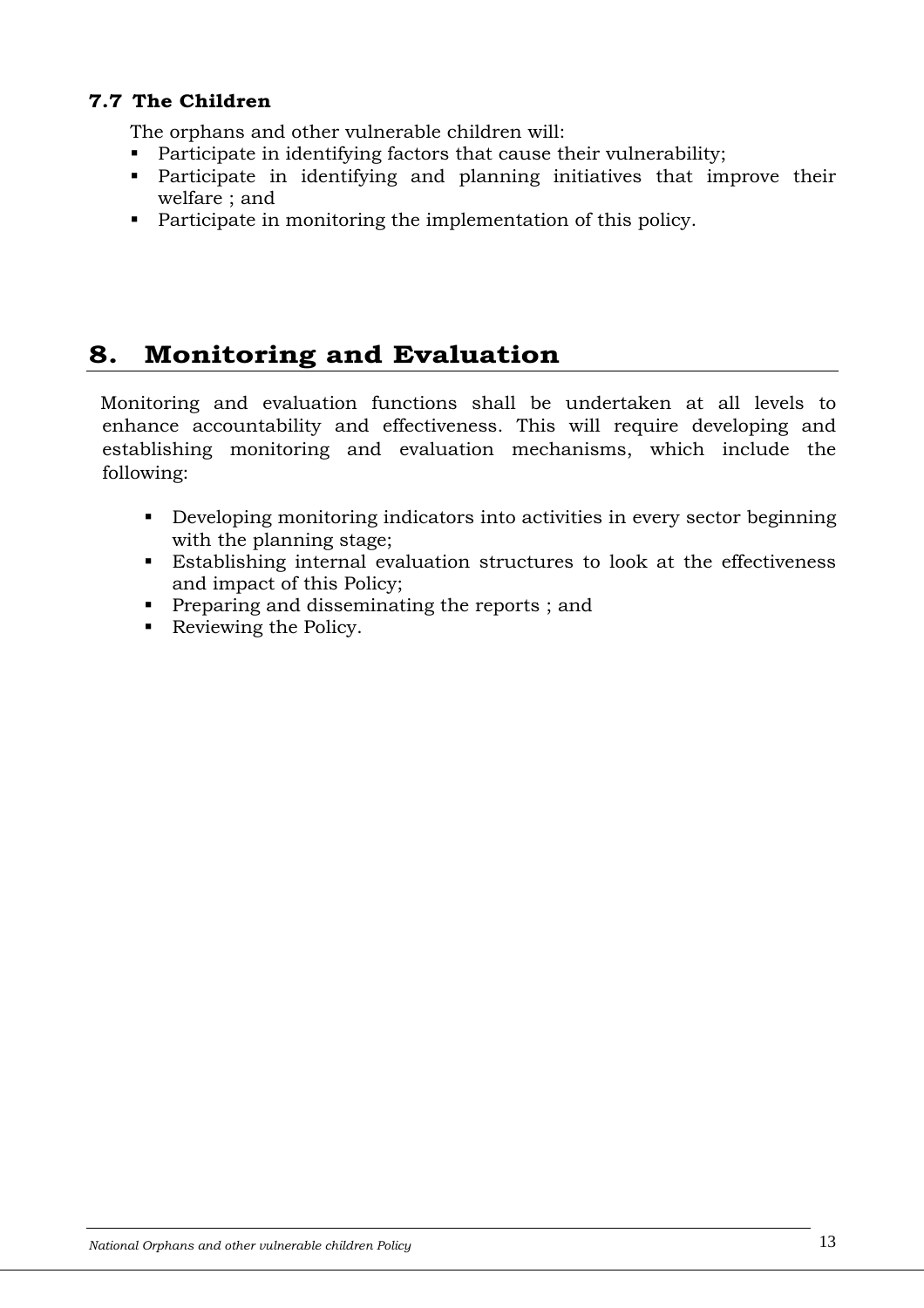# **9. Concepts and Definitions**

**Absolute Poverty:** The state in which a person is living at a subsistence level that is below the minimum requirements for physical well-being, usually based on a quantitative proxy indicator such as income or calorie intake, but sometimes taking into account a broader package of goods and services

**Essential Services Package:** These are the priority interventions that will provide a supportive environment for orphans and other vulnerable children to live to their full potential. The priority areas of focus include socio-economic security, food security and nutrition, care and support, mitigating the impact of conflict, education, psychosocial support, health, child protection, legal support and capacity enhancement.

**Care-giver:** The individual, usually the mother, who takes primary responsibility for the physical, mental and emotional needs and well-being of a child.

**Child:** A person who is below the age of 18 years.

**Claim-holders:** Groups whose universally recognized entitlements are or are not being provided for by the societies they live in and whose rights are thus being upheld or violated

**Community:** A group of people, usually living in an identifiable geographical area, who share a common culture, and are arranged in a social structure that allows them to exhibit some awareness of a common identity as a group.

**Duty-bearers**: Individuals or institutions that are responsible for the progressive realisation of specific rights. Duty-bearers acquire duties through designation, position or election. They will include the family, the community and national as well as local government.

**Disability:** Substantial functional limitation of daily life activities of an individual caused by physical, sensory or mental impairment and environmental barriers.

**Discrimination:** These are acts of treating individuals or groups differently in relation to services, privileges rights and benefits**.** 

**Empowerment:** This is the process by which an individual acquires the knowledge, skills and capacity to improve the quality of their lives for their own benefit, their families, communities and nation.

**Epidemic:** A localized outbreak of a disease within a population that is limited in location, magnitude and duration.

**Extended family:** This is a collection of a number of households or families of individuals who are related by blood and with social ties and responsibilities towards one another.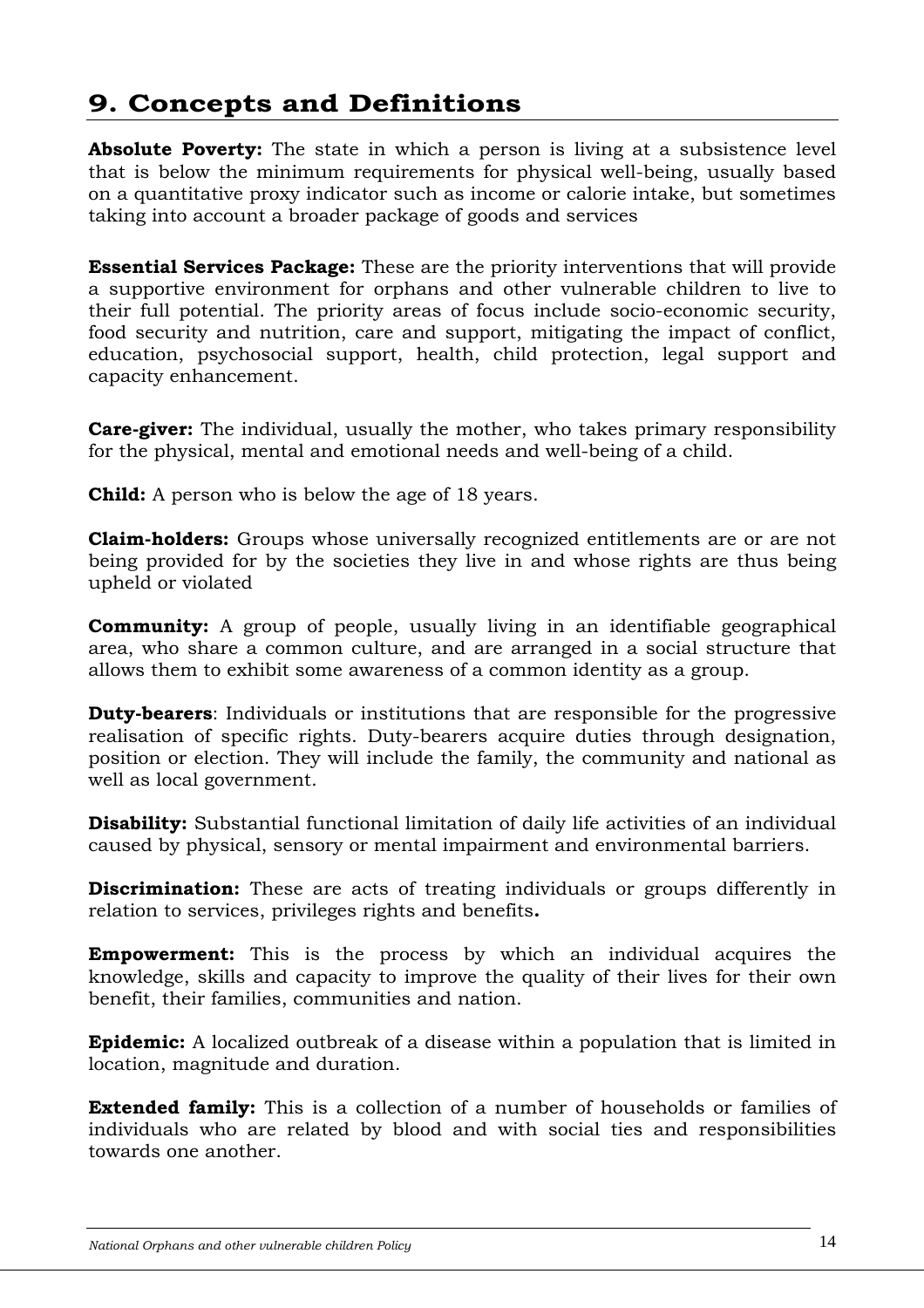**Family:** A group consisting of one or more parents and  $-$  o, their offspring and close relations that provides a setting for social and economic security, transmission of values, protection and affection for the family members.

**Gender:** Refers to the social relationship between women and men as opposed to biological sex differences.

**Gender equality:** Equal opportunity and equal enjoyment by women and men, girls and boys, of rights, resources and rewards.

**Gender equity:** Means fairness and justice in the distribution of benefits and responsibilities between males and females.

**Gender sensitivity:** refers to the ability to recognize issues related to the relationship between males and females, and especially the ability to recognize differences in perceptions and interests between males and females arising from their different social position and different gender roles.

**Guardian***:* Any person caring for a non-biological child whose parents cannot do so for one reason or the other.

**Household**: A group of people who normally live and eat together in one spatial unit and share domestic functions and activities.

**Human Rights:** These are inalienable entitlements that are agreed upon through consensus that they can be claimed by anyone based on their needs and aspirations**.** 

**Marginalised:** This is a term used to refer to persons in society who are deprived of opportunities for living a respectable and reasonable life that is regarded as normal by the community to which they belong.

**Multi-sectoral approach**: The process of involving and bringing together all essential service providers including government, private sector, development partners, and civil society organisations such as international and national NGOs, faith-based organisations, religious institutions, cultural leaders and community-based organisations, in order to plan on and maximize how a population is best served and provided with a comprehensive set of services.

**Orphan:** A child below the age of 18 years who has lost one or both parents.

**Pandemic:** A wide spread outbreak of a disease within a population that is extensive in location, magnitude and duration.

**Psychosocial:** all actions that enable orphans and other vulnerable children to live meaningful and positive lives.

**Poor or needy:** people whose lives are characterised and plagued by such constraints as illiteracy, disease, powerlessness and inability to meet the basic necessities of life.